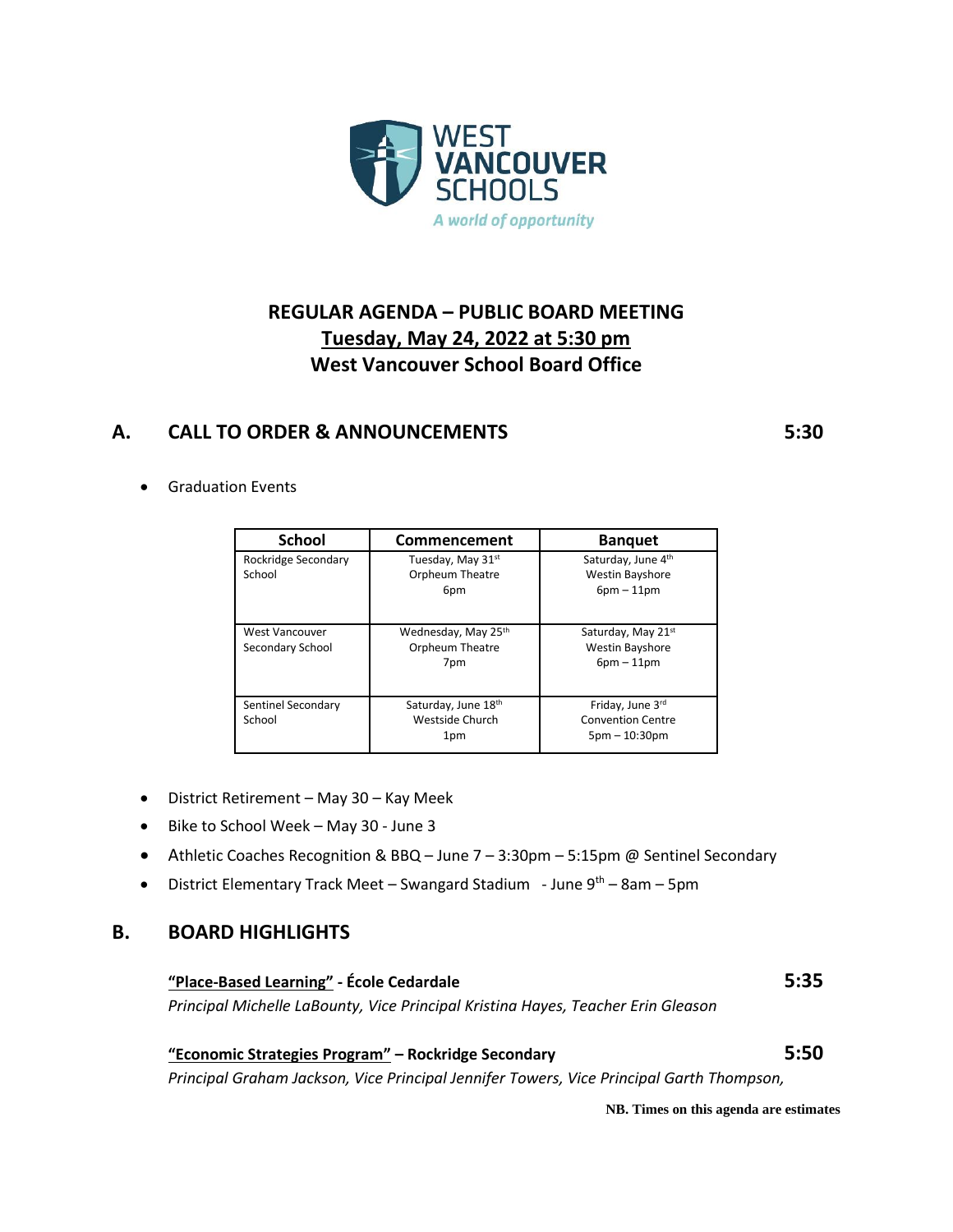*Teachers Parnaz Kashani, Dave Dickinson*

| C. | <b>ADOPTION OF AGENDA</b>                                                                                                                           | 6:05 |
|----|-----------------------------------------------------------------------------------------------------------------------------------------------------|------|
| D. | <b>QUESTION &amp; COMMENT PERIOD (10 minutes)</b>                                                                                                   | 6:10 |
| E. | <b>APPROVAL OF MINUTES</b>                                                                                                                          | 6:20 |
|    | - Regular Meeting April 19, 2022                                                                                                                    |      |
| F. | <b>BUSINESS ARISING FROM THE MINUTES</b>                                                                                                            | 6:20 |
| G. | <b>BOARD BUSINESS</b>                                                                                                                               |      |
|    | 1. School Fees<br>Sean Nosek, Associate Superintendent                                                                                              | 6:30 |
|    | 2. Framework for Enhanced Student Learning<br>Liz Hill and Ian Kennedy Director of Instruction(s)                                                   | 6:40 |
|    | <b>International Education Update</b><br>3.<br>Michael Frankowski, District Administrator - International Programs                                  | 7:05 |
| Н. | <b>COMMITTEE REPORTS</b>                                                                                                                            |      |
|    | Audit Committee Meeting - May 9, 2022<br>1.<br>- KPMG Review of 2021/22 Audit Planning Report<br>- 2021/22 Internal Audit Review                    | 7:15 |
|    | 2.<br>Finance + Facilities Committee Meeting - May 17, 2022<br>- Lead in Water Reporting<br>- 2022/23 AFG Project Slate<br>- Capitol Project Update | 7:20 |
| ı. | <b>FOR INFORMATION</b>                                                                                                                              | 7:25 |
|    | AP 300                                                                                                                                              |      |